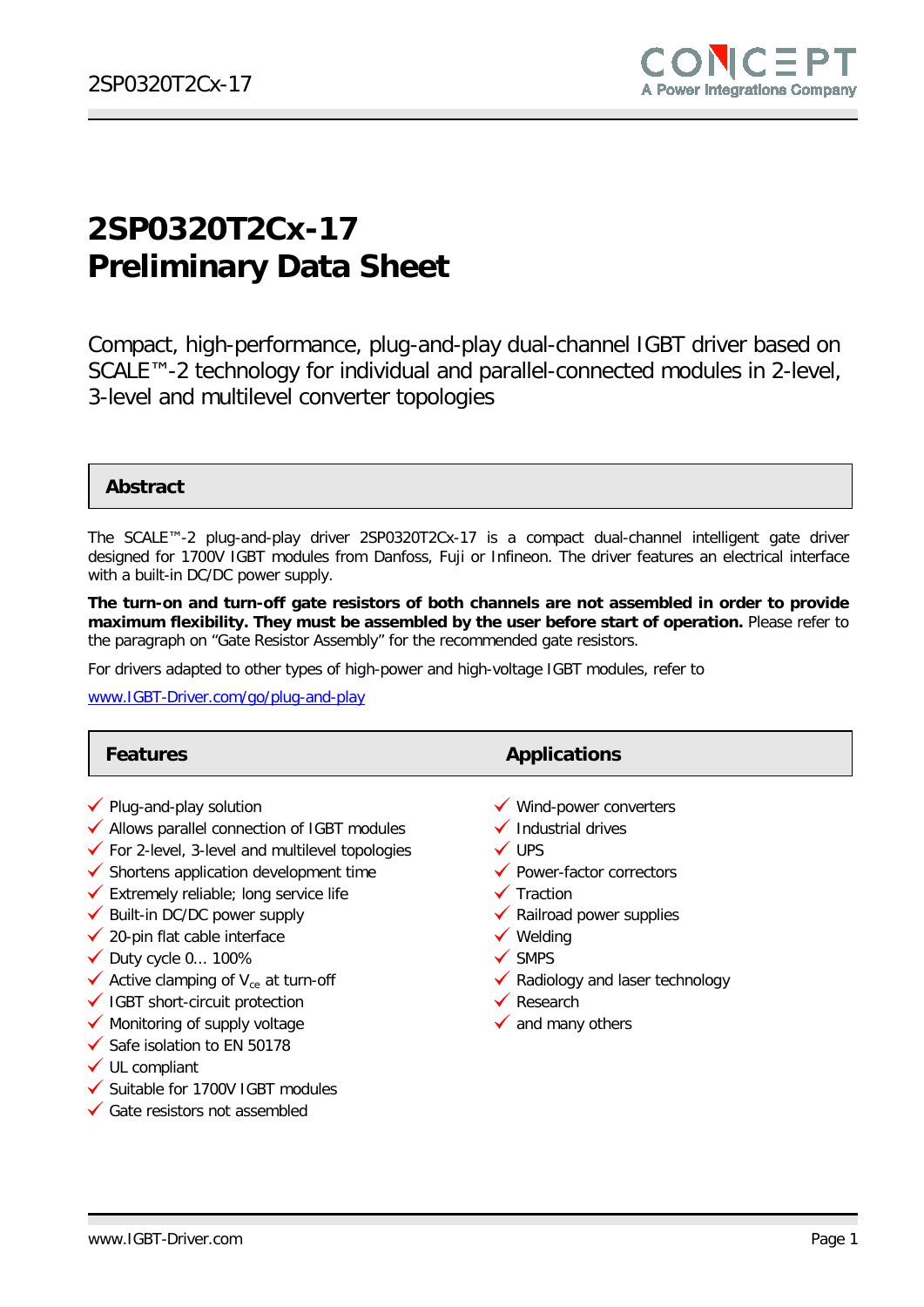### **Safety Notice!**

The data contained in this data sheet is intended exclusively for technically trained staff. Handling all highvoltage equipment involves risk to life. Strict compliance with the respective safety regulations is mandatory!

Any handling of electronic devices is subject to the general specifications for protecting electrostatic-sensitive devices according to international standard IEC 60747-1, Chapter IX or European standard EN 100015 (i.e. the workplace, tools, etc. must comply with these standards). Otherwise, this product may be damaged.

### **Important Product Documentation**

This data sheet contains only product-specific data. For a detailed description, must-read application notes and common data that apply to the whole series, please refer to "Description & Application Manual for 2SP0320T SCALE-2 IGBT Drivers" on [www.IGBT-Driver.com/go/2SP0320.](http://www.igbt-driver.com/go/2SP0320)

The gate resistors on this gate driver are not assembled in order to provide maximum flexibility. For the gate resistors required for specific IGBT modules, refer to the paragraph on "Gate Resistor Assembly". Use of gate resistors other than those specified may result in failure.

#### **Mechanical Dimensions**

Dimensions: See the relevant "Description and Application Manual"

Mounting principle: Connected to IGBT module with screws

#### **Absolute Maximum Ratings**

| Parameter                              | <b>Remarks</b>                                      | Min   | Max                | Unit              |
|----------------------------------------|-----------------------------------------------------|-------|--------------------|-------------------|
| Supply voltage $V_{DC}$                | VDC to GND                                          | 0     | 16                 | V                 |
| Supply voltage $V_{cc}$                | VCC to GND (Note 1)                                 | 0     | 16                 | $\vee$            |
| Logic input and output voltages        | To GND                                              |       | $-0.5$ VCC $+0.5$  | V                 |
| $SOx$ current                          | Fault condition, total current                      |       | 20                 | mA                |
| Gate peak current $I_{out}$            | Note 2                                              | $-20$ | $+20$              | A                 |
| Average supply current $I_{\text{DC}}$ | Note 16                                             |       | 600                | mA                |
| Output power per gate                  | Ambient temperature <70°C (Note 3)                  |       | 3                  | W                 |
|                                        | Ambient temperature 85°C (Note 3)                   |       | 2                  | W                 |
| Turn-on gate resistance                | Note 17                                             | 0.3   |                    | Ω                 |
| Turn-off gate resistance               | Note 17                                             | 1     |                    | Ω                 |
| Switching frequency F                  | Note 23                                             |       | n.d.               | kHz               |
| Test voltage (50Hz/1min.)              | Primary to secondary (Note 19)                      |       | 5000 $V_{AC(eff)}$ |                   |
|                                        | Secondary to secondary (Note 19)                    |       | 4000 $V_{AC(eff)}$ |                   |
| DC-link voltage                        | Note 4                                              |       | 1200               | V                 |
| dV/dt                                  | Rate of change of input to output voltage (Note 20) |       | 50                 | $kV/\mu s$        |
| Operating voltage                      | Primary/secondary, secondary/secondary              |       | 1700               | $V_{\text{peak}}$ |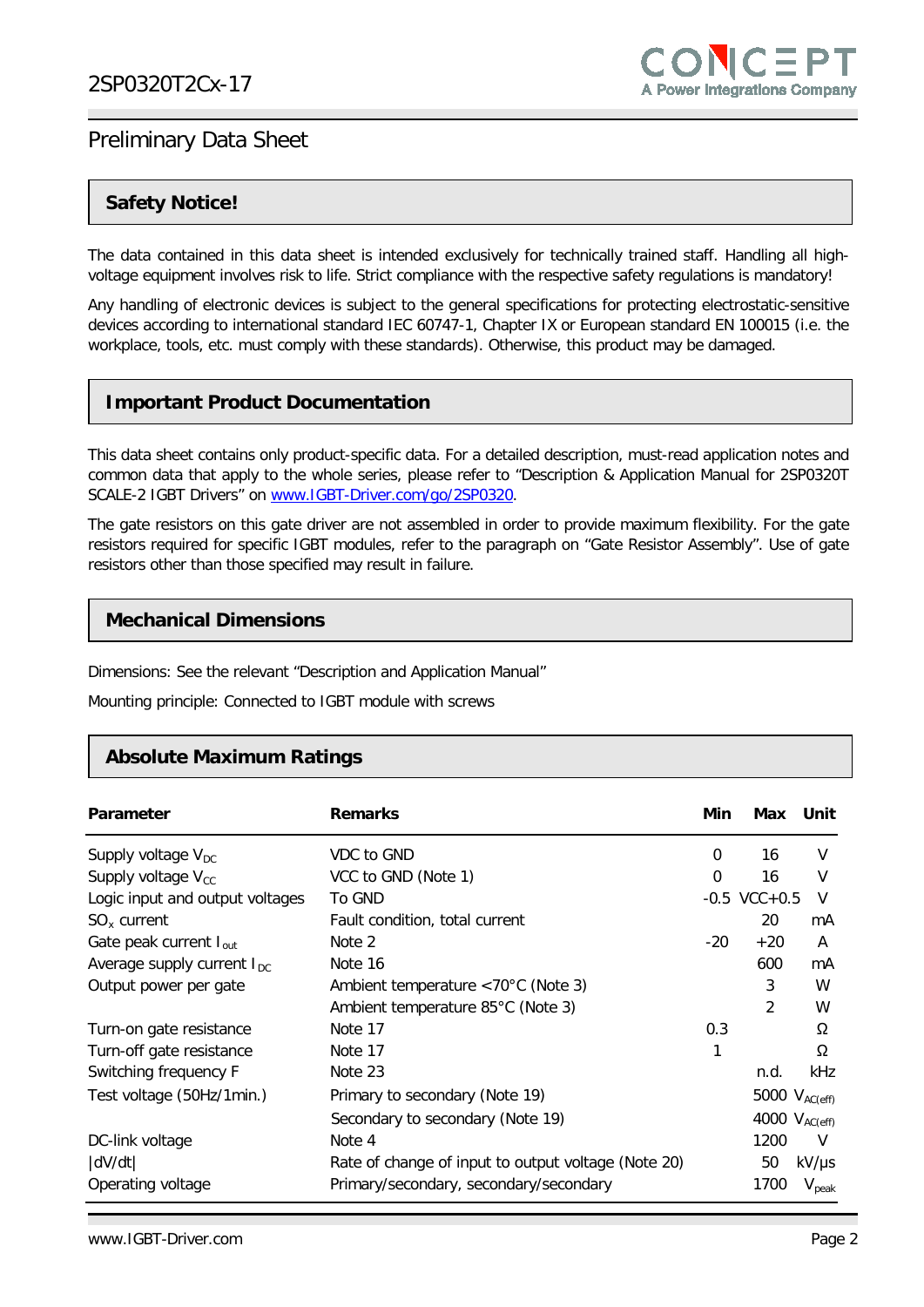| <b>Parameter</b>      | <b>Remarks</b> | Min | Max Unit |              |
|-----------------------|----------------|-----|----------|--------------|
| Operating temperature |                | -40 | +85      | $^{\circ}$ C |
| Storage temperature   |                | -40 | +90      | $^{\circ}$ C |

# **Recommended Operating Conditions**

| <b>Power Supply</b>       | <b>Remarks</b>                      | Min  | Tvp | Max Unit |    |
|---------------------------|-------------------------------------|------|-----|----------|----|
| Supply voltage $V_{DC}$   | To GND (Note 1)                     | 14.5 | 15  | 15.5     |    |
| Supply voltage $V_{cc}$   | To GND (Note 1)                     | 14.5 | 15  | 15.5     |    |
| Resistance from TB to GND | Blocking time $\neq 0$ , ext. value | 128  |     | $\infty$ | kΩ |

### **Electrical Characteristics**

| <b>Power Supply</b>                                  | <b>Remarks</b><br>Min                              |      | <b>Typ</b> | Max        | Unit |
|------------------------------------------------------|----------------------------------------------------|------|------------|------------|------|
| Supply current $I_{DC}$                              | Without load                                       |      | 37         |            | mA   |
| Efficiency n                                         | Internal DC/DC converter                           |      | 85         |            | %    |
| Supply current I <sub>cc</sub>                       | Without load                                       |      | 19         |            | mA   |
| Coupling capacitance $C_{io}$                        | Primary side to secondary side, total, per channel |      | 20         |            | рF   |
| <b>Power Supply Monitoring</b>                       | <b>Remarks</b>                                     | Min  | <b>Typ</b> | Max        | Unit |
| Supply threshold $V_{\text{cc}}$                     | Primary side, clear fault                          | 11.9 | 12.6       | 13.3       | V    |
|                                                      | Primary side, set fault (Note 5)                   | 11.3 | 12.0       | 12.7       | V    |
| Monitoring hysteresis                                | Primary side, set/clear fault                      | 0.35 |            |            | V    |
| Supply threshold $V_{isox}$ - $V_{eex}$              | Secondary side, clear fault                        | 12.1 | 12.6       | 13.1       | V    |
|                                                      | Secondary side, set fault (Note 21)                | 11.5 | 12.0       | 12.5       | V    |
| Monitoring hysteresis                                | Secondary side, set/clear fault                    | 0.35 |            |            | V    |
| Supply threshold V <sub>eex</sub> -V <sub>COMx</sub> | 5<br>Secondary side, clear fault                   |      | 5.15       | 5.3        | V    |
|                                                      | Secondary side, set fault (Note 21)                | 4.7  | 4.85       | 5          | V    |
| Monitoring hysteresis                                | Secondary side, set/clear fault                    | 0.15 |            |            | V    |
| <b>Logic Inputs and Outputs</b>                      | <b>Remarks</b>                                     | Min  | <b>Typ</b> | <b>Max</b> | Unit |
| Input impedance                                      | $V(INx) = 15V (Note 6)$                            | 4.3  | 4.5        | 4.6        | kΩ   |
| Turn-on threshold                                    | $V(INx)$ (Note 7)                                  |      | 10.5       |            | V    |
| Turn-off threshold                                   | $V(INx)$ (Note 7)                                  |      | 5          |            | V    |
| SOx pull-up resistor to VCC                          | On board                                           |      | 10         |            | kΩ   |
| SOx output voltage                                   | Fault condition, I(SOx) < 6.5mA                    |      |            | 0.7        | V    |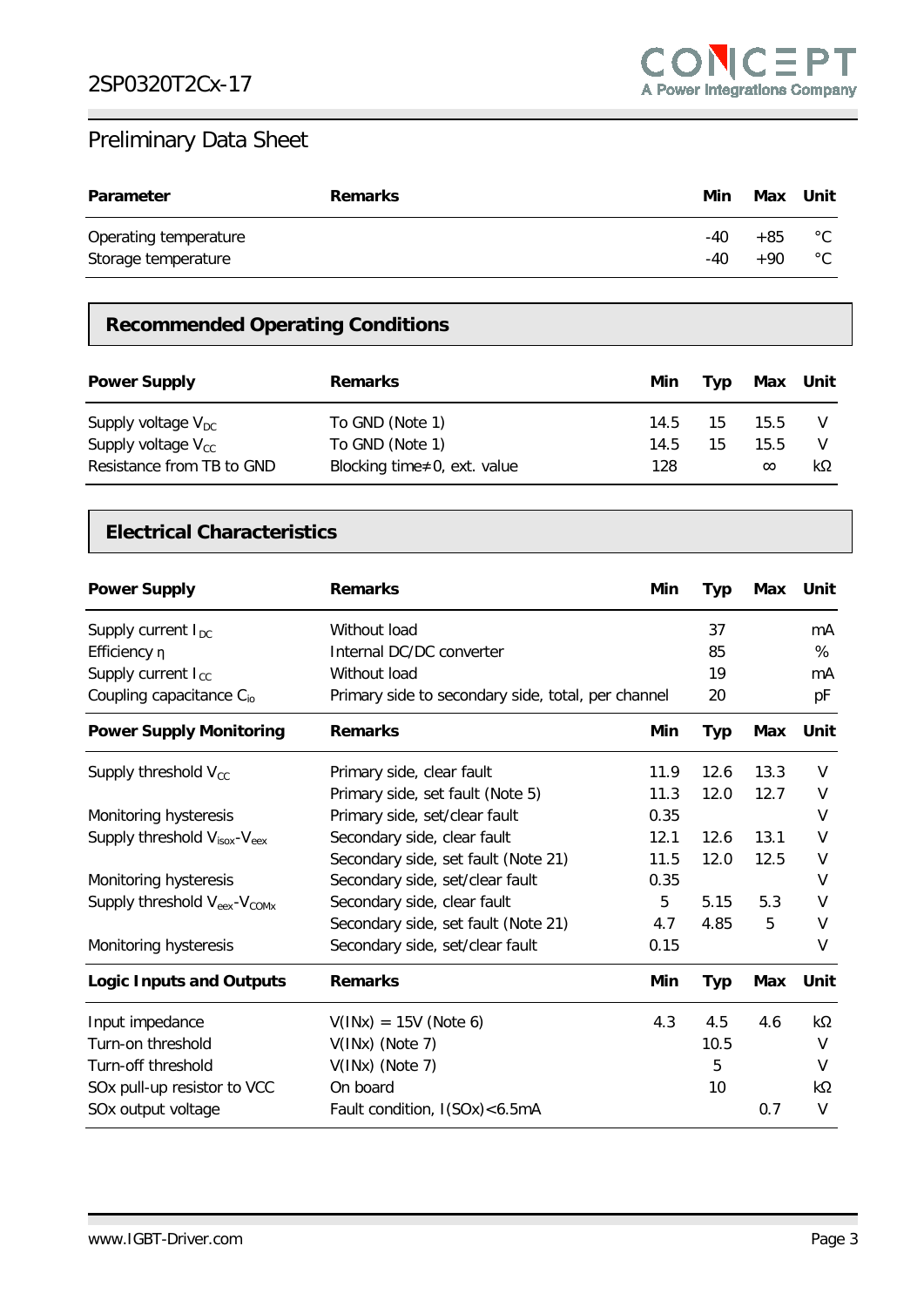| <b>Short-circuit Protection</b>      | <b>Remarks</b>                           | Min                             | Typ        | Max        | Unit              |
|--------------------------------------|------------------------------------------|---------------------------------|------------|------------|-------------------|
| Vce-monitoring threshold             | Between auxiliary terminals              | 10.2                            |            |            | V                 |
| Response time                        | DC-link voltage $> 550V$ (Note 8)<br>6.9 |                                 |            | μs         |                   |
| Delay to IGBT turn-off               | After the response time (Note 9)<br>1.4  |                                 |            | μs         |                   |
| <b>Blocking time</b>                 | After fault (Note 10)<br>90              |                                 |            |            | ms                |
| <b>Timing Characteristics</b>        | <b>Remarks</b>                           | Min<br><b>Typ</b><br><b>Max</b> |            | Unit       |                   |
| Turn-on delay $t_{d(0n)}$            | Note 11                                  |                                 | 95         |            | ns                |
| Turn-off delay t <sub>d(off)</sub>   | Note 11                                  |                                 | 75         |            | ns                |
| Jitter of turn-on delay              | Note 12                                  |                                 | ±2         |            | ns                |
| Jitter of turn-off delay             | Note 12                                  |                                 | ±2         |            | ns                |
| Output rise time $t_{r(out)}$        | $G_x$ to $E_x$ (Note 13)                 |                                 | 7          |            | ns                |
| Output fall time t <sub>f(out)</sub> | $G_x$ to $E_x$ (Note 13)                 |                                 | 25         |            | ns                |
| Dead time between outputs            | Half-bridge mode (Note 14)               |                                 | 3          |            | μs                |
| Jitter of dead time                  | Half-bridge mode                         |                                 | ±100       |            | ns                |
| Transmission delay of fault state    | Note 15                                  | 450                             |            | ns         |                   |
| <b>Outputs</b>                       | <b>Remarks</b>                           | Min                             | <b>Typ</b> | <b>Max</b> | Unit              |
| Turn-on gate resistor $R_{g(0n)}$    | Note 17                                  | not assembled                   |            | Ω          |                   |
| Turn-off gate resistor $R_{g(off)}$  | Note 17                                  | not assembled                   |            | Ω          |                   |
| Gate voltage at turn-on              |                                          | 15                              |            | V          |                   |
| Gate-voltage at turn-off             | $P = 0W$                                 |                                 | $-10.4$    |            | V                 |
|                                      | $P = 0.3W$                               | $-10.2$                         |            | V          |                   |
|                                      | $P = 2.1W$                               | $-9.7$                          |            | V          |                   |
|                                      | $P = 3W$                                 |                                 | $-9.6$     |            | V                 |
| Gate resistance to COMx              |                                          |                                 | 4.7        |            | kΩ                |
| dV/dt Feedback                       | <b>Remarks</b>                           | Implementation                  |            |            |                   |
| dV/dt feedback                       | Note 18                                  | No                              |            |            |                   |
| <b>Electrical Isolation</b>          | <b>Remarks</b>                           | Min                             | <b>Typ</b> | <b>Max</b> | Unit              |
| Test voltage (50Hz/1s)               | Primary to secondary side (Note 19)      | 5000                            | 5050       | 5100       | $V_{\text{eff}}$  |
|                                      | Secondary to secondary side (Note 19)    | 4000                            | 4050       | 4100       | $V_{\rm eff}$     |
| Partial discharge extinction volt.   | Primary to secondary side (Note 22)      | 1768                            |            |            | $V_{peak}$        |
|                                      | Secondary to secondary side (Note 22)    | 1700                            |            |            | $V_{\text{peak}}$ |
| Creepage distance                    | Primary to secondary side<br>20          |                                 |            | mm         |                   |
|                                      | Secondary to secondary side              | 17                              |            |            | mm                |
|                                      |                                          |                                 |            |            |                   |

All data refer to +25°C and  $V_{cc} = V_{DC} = 15V$  unless otherwise specified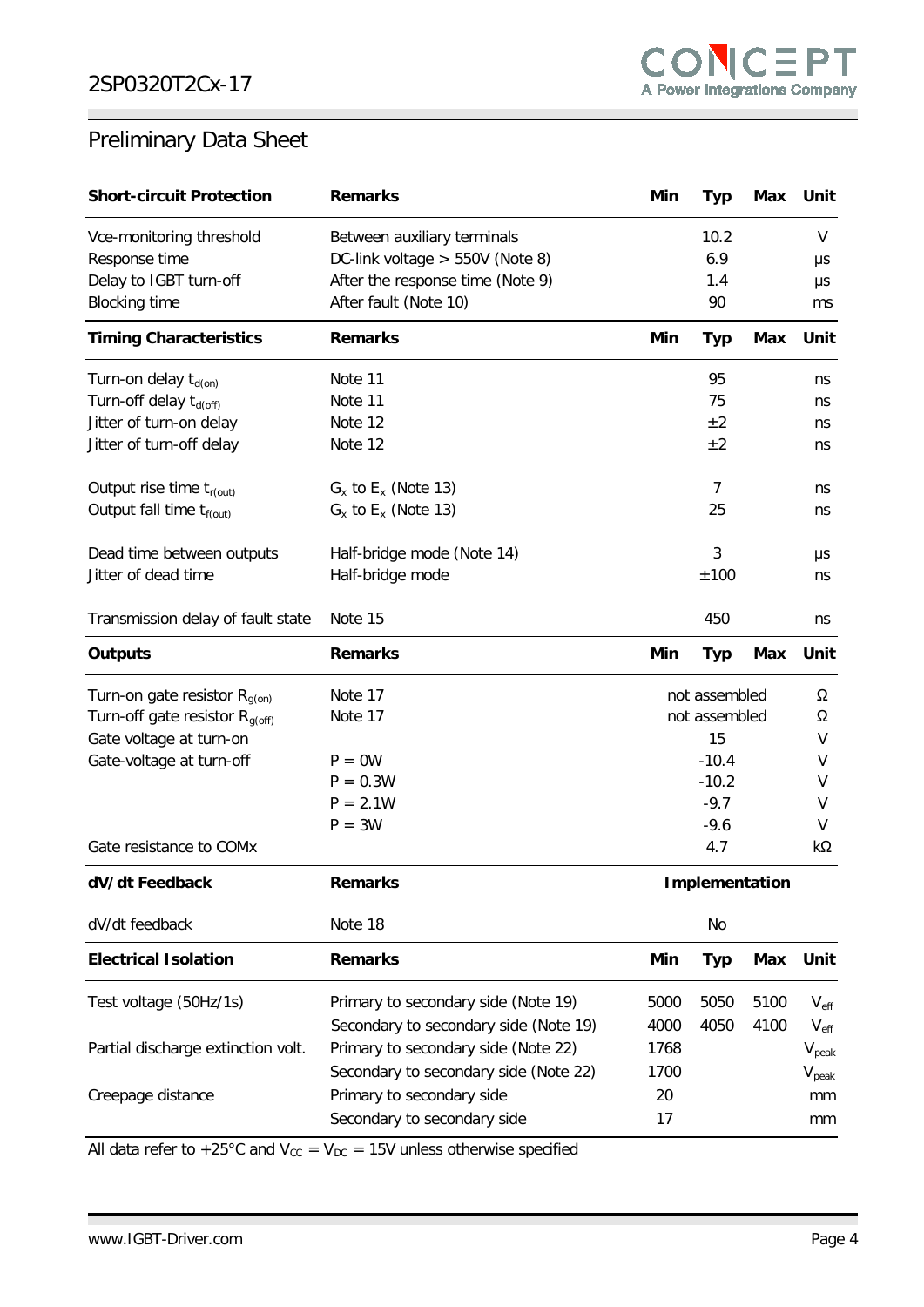#### **Footnotes to the Key Data**

- 
- 1) Both supply voltages  $V_{DC}$  and  $V_{CC}$  should be applied in parallel.<br>2) The gate current is limited by the gate resistors located on the 2) The gate current is limited by the gate resistors located on the driver.<br>3) If the specified value is exceeded, this indicates a driver overload. It s
- If the specified value is exceeded, this indicates a driver overload. It should be noted that the driver is not protected against overload. From 70°C to 85°C, the maximum permissible output power can be linearly interpolated from the given data.
- 4) This limit is due to active clamping. Refer to "Description & Application Manual for 2SP0320T SCALE-2 IGBT Drivers".
- 5) Undervoltage monitoring of the primary-side supply voltage (VCC to GND). If the voltage drops below this limit, a fault is transmitted to the corresponding output(s) and the IGBTs are switched off.
- 6) The input impedance can be modified (customer-specific solution).
- 7) Turn-on and turn-off threshold values can be modified (customer-specific solution).
- 8) The resulting pulse width of the direct output of the gate drive unit for short-circuit type I (excluding the delay of the gate resistors) is the sum of response time plus delay to IGBT turn-off.
- 9) The turn-off event of the IGBT is delayed by the specified time after the response time.
- 10) Factory set value. The blocking time can be reduced with an external resistor. Refer to "Description & Application Manual for 2SP0320T SCALE-2 IGBT Drivers".
- 11) Measured from the transition of the turn-on or turn-off command at the driver input to direct output of the gate drive unit (excluding the delay of the gate resistors).
- 12) Jitter measurements are performed with input signals INx switching between 0V and 15V referred to GND, with a corresponding rise time and fall time of 8ns.
- 13) Refers to the direct output of the gate drive unit (excluding the delay of the gate resistors).
- 14) Note that the dead time may vary from sample to sample. A tolerance of approximately  $\pm 20\%$  may be expected. If higher timing precisions are required, CONCEPT recommends using direct mode and generating the dead time externally.
- 15) Transmission delay of the fault state from the secondary side to the primary status outputs.
- 16) If the specified value is exceeded, this indicates a driver overload. It should be noted that the driver is not protected against overload.
- 17) The gate resistors are not assembled on this IGBT gate driver. They must be assembled by the user according to the paragraph on "Gate Resistor Assembly".
- 18) A dV/dt feedback can optionally be implemented in order to reduce the rate of rise of the collector emitter voltage of the IGBTs at turn-off (customer-specific solution).
- 19) HiPot testing (= dielectric testing) must generally be restricted to suitable components. This gate driver is suited for HiPot testing. Nevertheless, it is strongly recommended to limit the testing time to 1s slots as stipulated by EN 50178. Excessive HiPot testing at voltages much higher than  $1200V_{AC(eff)}$ may lead to insulation degradation. No degradation has been observed over 1min. testing at 5000V<sub>AC(eff)</sub>. Every production sample shipped to customers has undergone 100% testing at the given value for 1s.
- 20) This specification guarantees that the drive information will be transferred reliably even at a high DClink voltage and with ultra-fast switching operations.
- 21) Undervoltage monitoring of the secondary-side supply voltage (Visox to Veex and Veex to COMx which correspond with the approximate turn-on and turn-off gate-emitter voltages). If the corresponding voltage drops below this limit, the IGBT is switched off and a fault is transmitted to the corresponding output.
- 22) Partial discharge measurement is performed in accordance with IEC 60270 and isolation coordination specified in EN 50178. The partial discharge extinction voltage between primary and either secondary side is coordinated for safe isolation to EN 50178.
- 23) The maximum switching frequency is not defined, as it depends on the IGBT module used. Please consult the corresponding driver data sheet for more information.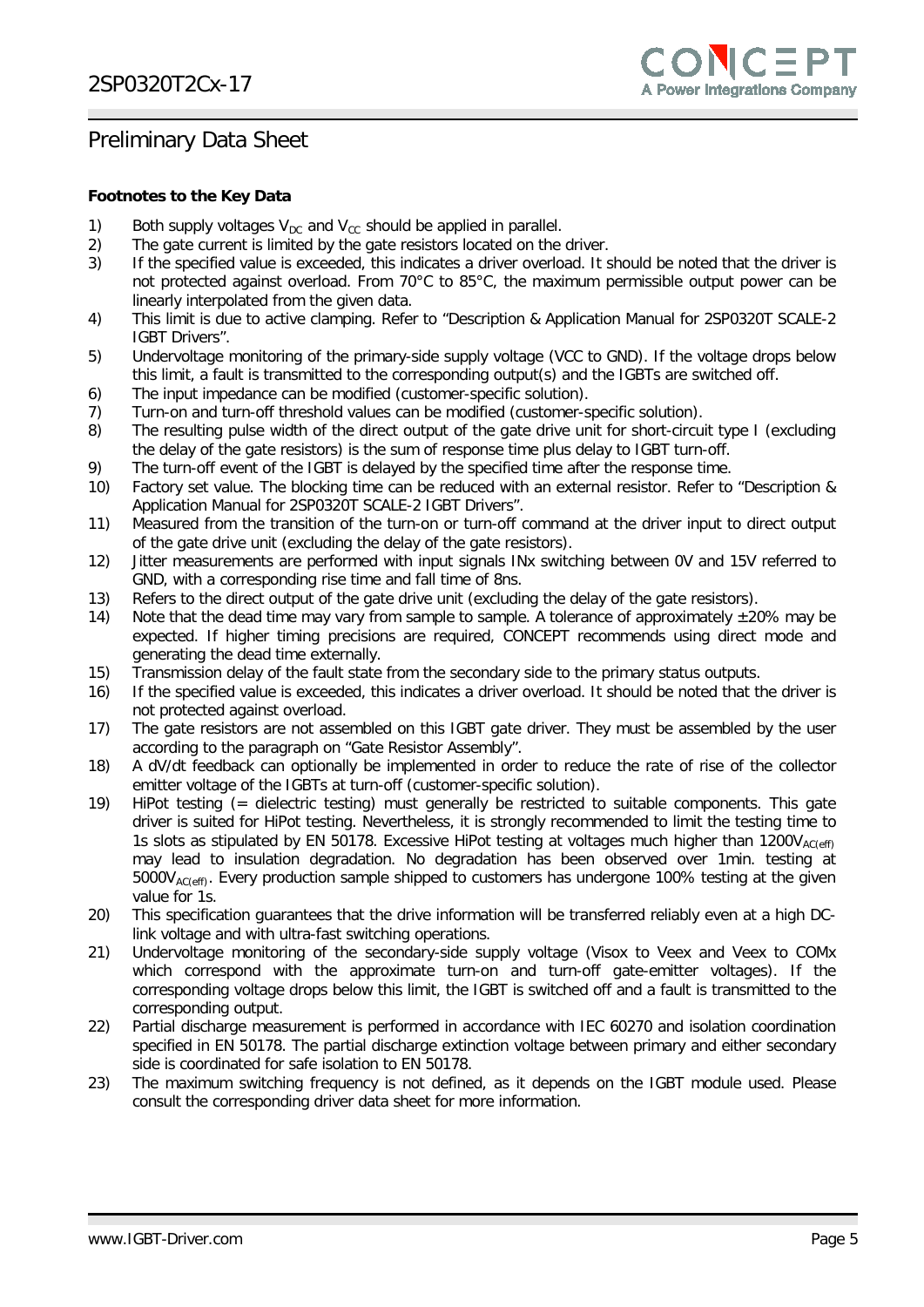

### **Gate Resistor Assembly**

The turn-on and turn-off gate resistors of 2SP0320T2Cx drivers are adapted to their respective IGBT modules. Recommended gate resistors are: PR02 / 2W / 5% from Vishay.

| 1700V IGBT Type     | R120/R121/<br>R220/R221 | R122/R123/<br>R222/R223 | <b>Resulting</b><br>Rg,on | <b>Resulting</b><br>Rg, off |
|---------------------|-------------------------|-------------------------|---------------------------|-----------------------------|
| FF450R17IE4         | 5.6 $\Omega$            | $10\Omega$              | $2.8\Omega$               | $5\Omega$                   |
| 2MBI650VXA-170E-50  | $3.6\Omega$             | $6.8\Omega$             | $1.8\Omega$               | $3.4\Omega$                 |
| FF650R17IE4         | $3.6\Omega$             | $6.8\Omega$             | $1.8\Omega$               | $3.4\Omega$                 |
| FF650R17IE4D B2     | $2\Omega$               | $6.8\Omega$             | $1\Omega$                 | $3.4\Omega$                 |
| 2MBI1000VXB-170E-50 | $3.6\Omega$             | $5.1\Omega$             | $1.8\Omega$               | $2.55\Omega$                |
| DP1000B1700T103715  | $2.2\Omega$             | $5.6\Omega$             | $1.1\Omega$               | $2.8\Omega$                 |
| FF1000R17IE4        | $2.4\Omega$             | $6.8\Omega$             | $1.2\Omega$               | $3.4\Omega$                 |
| FF1000R17IE4D B2    | $0.68\Omega$            | $4.7\Omega$             | $0.34\Omega$              | $2.35\Omega$                |
| 2MBI1400VXB-170E-50 | 1Ω                      | $1.8\Omega$             | $0.5\Omega$               | $0.9\Omega$                 |
| 2MBI1400VXB-170P-50 | 1Ω                      | $2\Omega$               | $0.5\Omega$               | $1.0\Omega$                 |
| FF1400R17IP4        | $1\Omega$               | $3.3\Omega$             | $0.5\Omega$               | $1.65\Omega$                |

The following versions exist:

For the component position, refer to Fig. 1.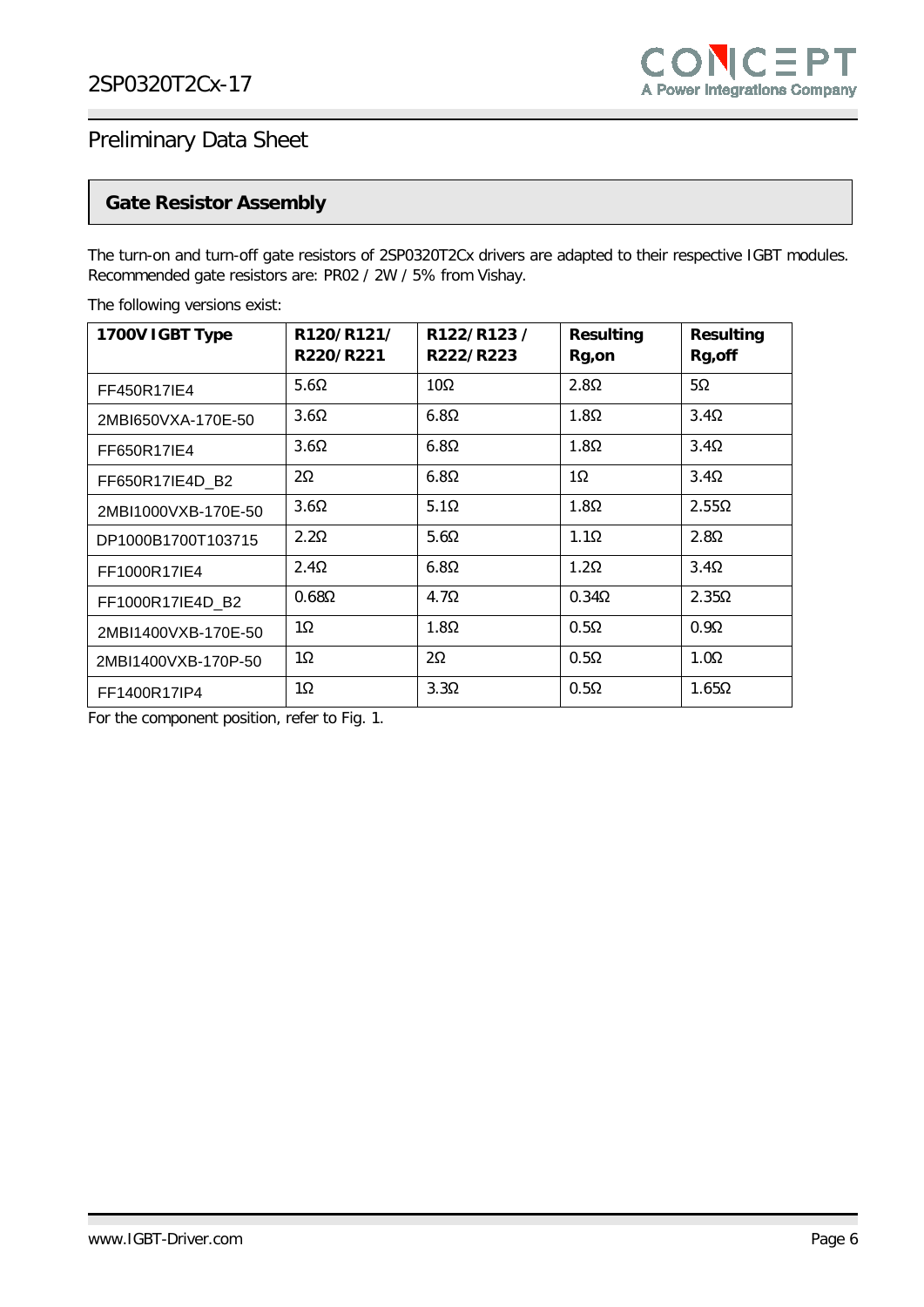### **Assembly Drawing**



Fig. 1: Assembly drawing of 2SP0320 with highlighted gate resistors

Note that the wires of the gate resistors should not project more than 1.6mm after soldering (excess length at bottom side). Furthermore, a minimum distance of 1mm must be maintained between the gate resistor body and the PCB.

### **Legal Disclaimer**

This data sheet specifies devices but cannot promise to deliver any specific characteristics. No warranty or guarantee is given – either expressly or implicitly – regarding delivery, performance or suitability.

CT-Concept Technologie GmbH reserves the right to make modifications to its technical data and product specifications at any time without prior notice. The general terms and conditions of delivery of CT-Concept Technologie GmbH apply.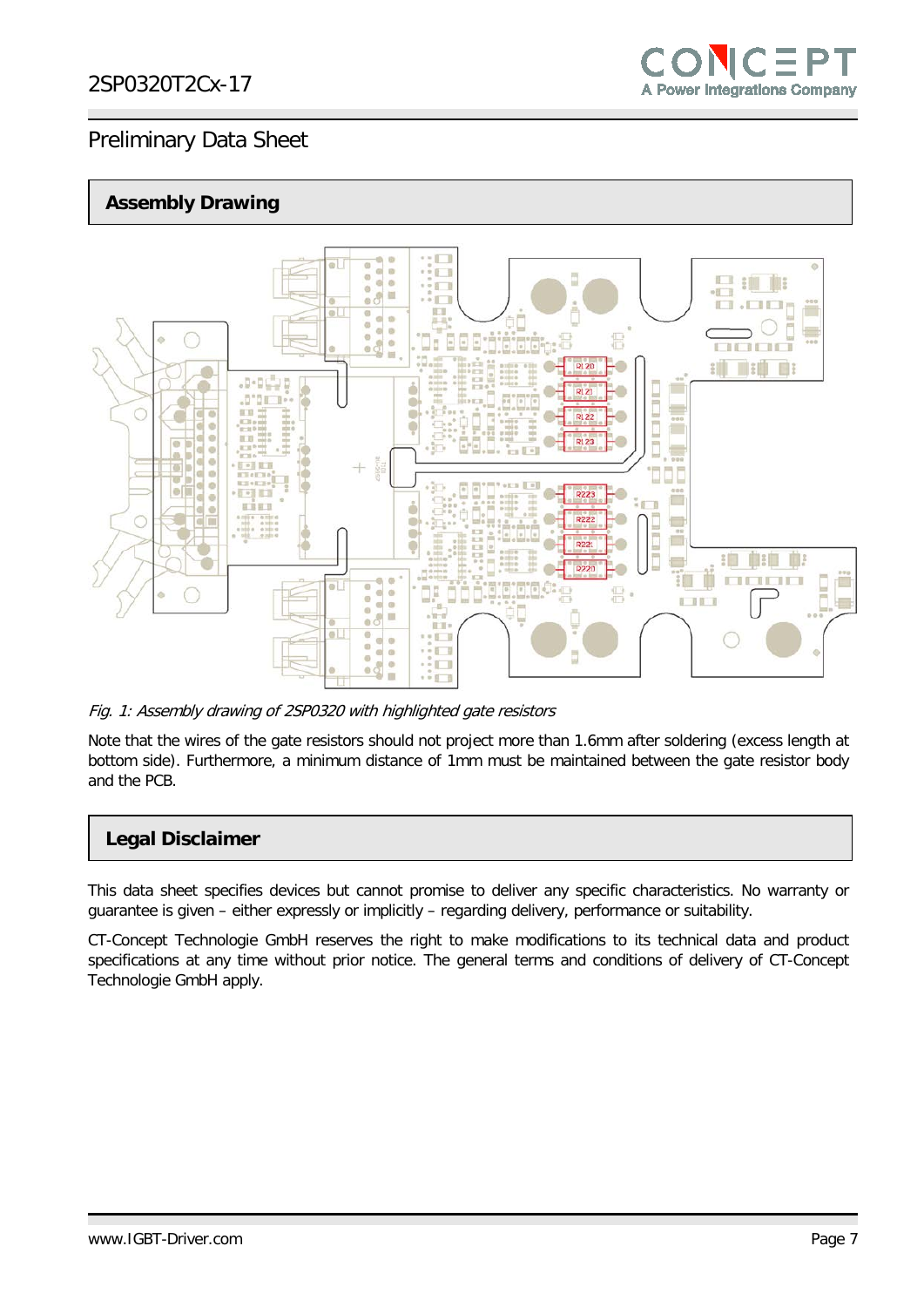### **Ordering Information**

The general terms and conditions of delivery of CT-Concept Technologie GmbH apply.

#### **CONCEPT Driver Type # Related IGBT**

2SP0320T2C0-17 (Only 15V logic supported) 1700V IGBT modules

Product home page: [www.IGBT-Driver.com/go/2SP0320](http://www.igbt-driver.com/go/2SP0320) 

Refer to [www.IGBT-Driver.com/go/nomenclature](http://www.igbt-driver.com/go/nomenclature) for information on driver nomenclature

### **Information about Other Products**

#### **For other drivers, evaluation systems product documentation and application support**

Please click: [www.IGBT-Driver.com](http://www.igbt-driver.com/) 

#### **Manufacturer**

CT-Concept Technologie GmbH A Power Integrations Company Johann-Renfer-Strasse 15 2504 Biel-Bienne Switzerland

Phone  $+41 - 32 - 344 47 47$ Fax  $+41 - 32 - 344 47 40$ 

E-mail [Info@IGBT-Driver.com](mailto:Info@IGBT-Driver.com) Internet [www.IGBT-Driver.com](http://www.igbt-driver.com/)

© 2008...2014 CT-Concept Technologie GmbH - Switzerland. <br>
C 2008...2014 CT-Concept Technologie GmbH - Switzerland. We reserve the right to make any technical modifications without prior notice. Version 2.0 from 2016-05-20